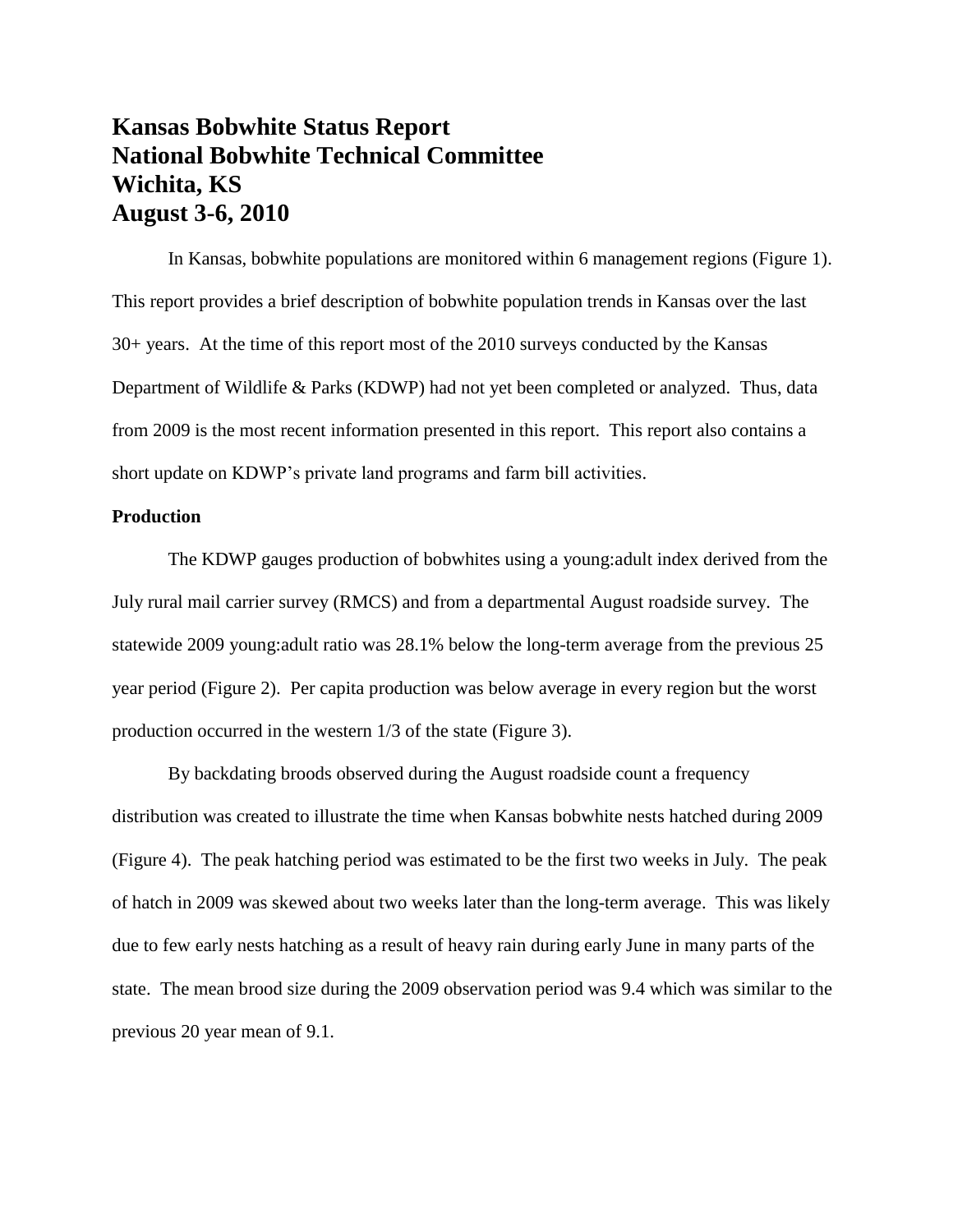# **Population Trends**

The KDWP uses 3 indices to track long-term trends in bobwhite abundance across the state. The RMCS provides the longest dataset and has been run since 1962. The RMCS is conducted during 4 separate observation periods (i.e., January, April, July, and October) and >500 mail carriers currently participate in this voluntary effort. The data they collect are standardized into an index of observations per 100 miles driven. Because the 4 separate indices are highly correlated  $(r > 0.85)$  only the April RMCS index will be discussed in this report. The April RMCS index shows a long-term decline of northern bobwhites in Kansas at the rate of 4.5% per year since 1962 (Figure 5). The other 2 methods utilized by the KDWP to track bobwhite abundance are hunter harvest estimates and the recently initiated whistle count survey (started in 1998). Both of these indices reveal a similar declining trend on a statewide scale.

The indices to bobwhite abundance have declined in every region of the state since 1962 but the declines have been the most severe in the eastern management regions (Figure 6). These regions have been the most effected by natural succession, woody encroachment into grasslands, conversion of native grassland to tall fescue, and annual burning associated with early intensive stocking of livestock. These land use changes have either not occurred in central and western Kansas or have been much less severe. In fact, bobwhite habitat in far western Kansas has actually increased in recent years as a result of >2 million acres of farmland being converted back to grass either through the CRP program. This addition of grassland to the landscape has resulted in an increasing trend in bobwhite abundance in western Kansas over the last decade.

The 2010 April RMCS data revealed a 15% decline in bobwhite abundance from the previous year. Most of the decline was due to deep snow cover and extreme cold that affected portions of east-central and northeastern Kansas last winter. Other parts of the state were not as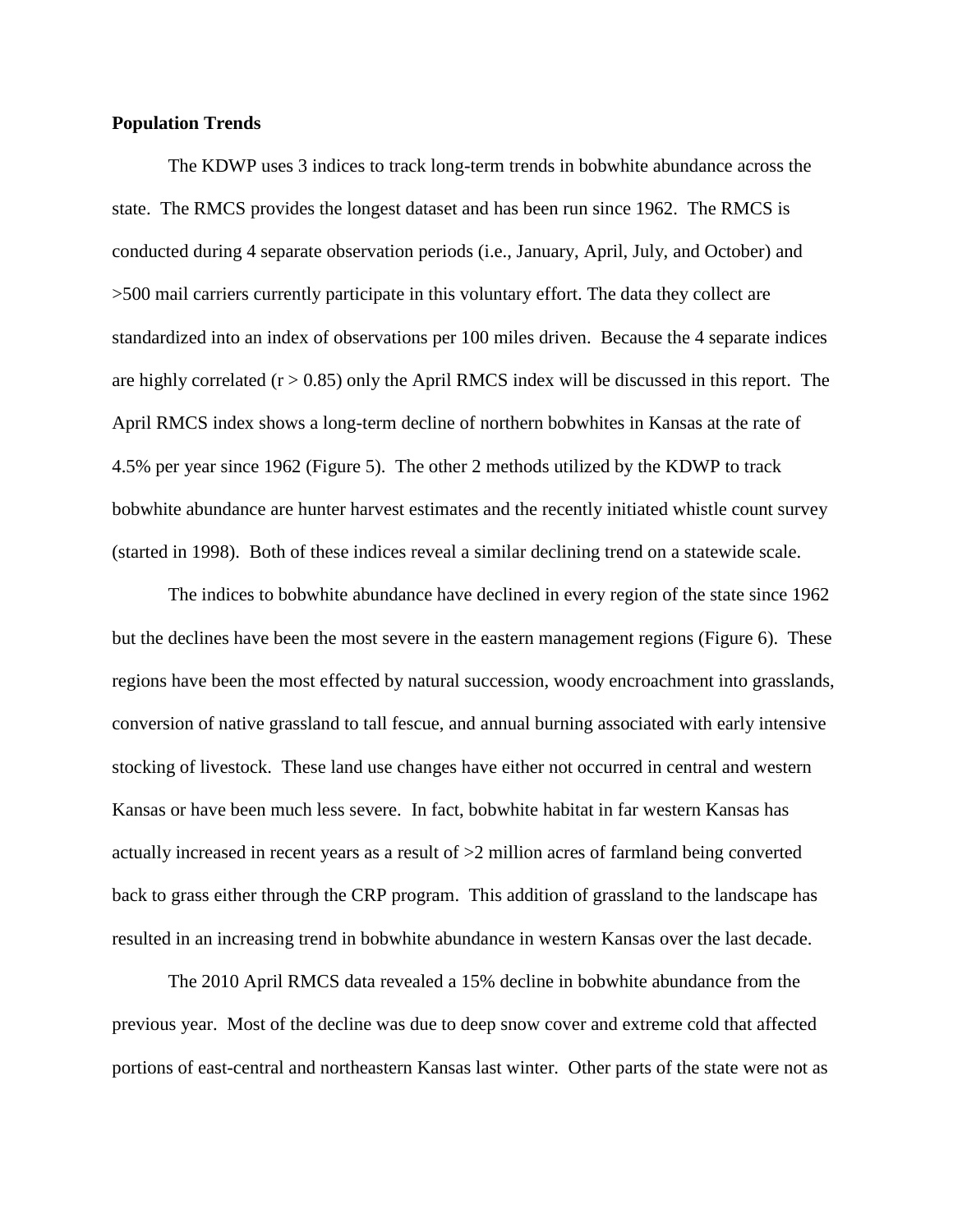greatly affected and quail numbers in those regions have remained fairly stable in recent years. The bobwhite population is at or near record low levels in the eastern 1/3 of the state.

# **Harvest and Regulations**

Prior to the fall 2007 season, the estimated bobwhite harvest in Kansas had remained relatively stable between 600,000 and 700,000 for each of the prior 4 years. However, the statewide harvest declined to 481,000 in 2007 as a result of the record-low bobwhite numbers in the southeast and northwest portions of the state. Bobwhite harvest in Kansas has remained in the 400,000s since that time and was estimated at 485,000 during the 2009-2010 hunting season. During the last 5 year period, the greatest annual harvest typically occurred in the south-central region (117,000-150,000) followed by the north-central region  $(81,000 - 136,000)$ , and the west region (73,000 – 104,000) (Figure 6). Lower bird densities and scattered populations are responsible for consistently lower annual harvests in the northeast (35,000-90,000), Flint Hills  $(40,000 - 87,000)$ , and southeast  $(35,000 - 95,000)$  management regions.

The structure and timing of Kansas' upland game hunting seasons were modified in 2006. After the second year with the new season (2007) there was still much displeasure amongst Kansas' upland bird hunters. Recently the KDWP commission voted to change the season dates again to more closely align with hunter and landowner preferences. The modified seasons took affect for the 2009-2010 season and included a concurrent pheasant and quail season starting on the 2nd Saturday in November and running through January 31 (Table 1).

## **Translocations and Research**

In 2009 the Ohio Division of Wildlife (ODW) completed their trapping efforts in Kansas. They were permitted to remove  $\leq 250$  bobwhite per year from Kansas from 2004 to 2009; although they did not trap during all of those years. The ODW is in the process of trying to re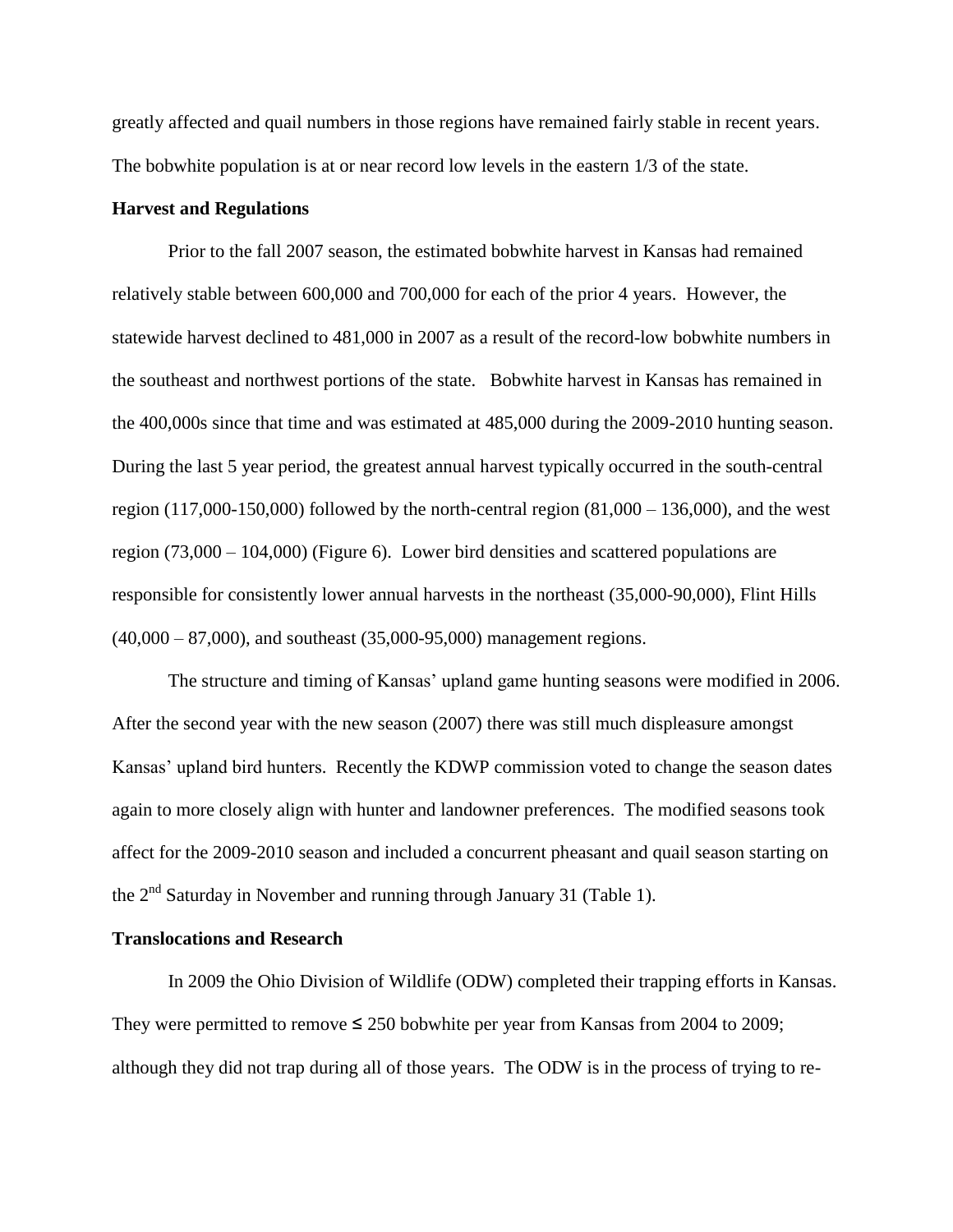establish bobwhite populations at several re-claimed coal mine properties across Ohio. The permit issued by KDWP allowed them to trap and translocate birds from the Wolf Creek Nuclear Power Operating Facility in east central Kansas. The facility is a non-hunted property that normally holds high densities of bobwhites.

The Colorado Division of Wildlife was issued a permit to remove 75 birds from Kansas during the winter of 2009-2010. The CDOW captured birds primarily on Kanopolis State Park which is a non-hunted property operated by KDWP. Those birds were translocated to southeastern Colorado where they were released along the Arkansas River in an attempt to re-establish a population. It is not yet known if that effort was successful.

Currently, there are no agency funded bobwhite research projects being conducted in Kansas. The conservation department at Fort Riley military installation is conducting a research project using radio-marked birds to assess how bobwhites utilize several different habitat modifications on the fort. The KDWP is providing some limited guidance for the project.

#### **PRIVATE LAND PROGRAMS BENEFITTING QUAIL**

## *KDWP Private Land Programs*

The Kansas Department of Wildlife & Parks (KDWP) first instituted a program to provide technical and direct assistance to private landowners in 1973. In a state with approximately 97% of its land in private ownership, the development and continuation of programs that assist private landowners with wildlife habitat improvement are crucial management tools. These programs provide important services and information to landowners, many of which benefit bobwhites. Below is a brief description of the varying private land programs that are currently benefiting bobwhites across Kansas.

### *Private Lands Habitat Management Programs*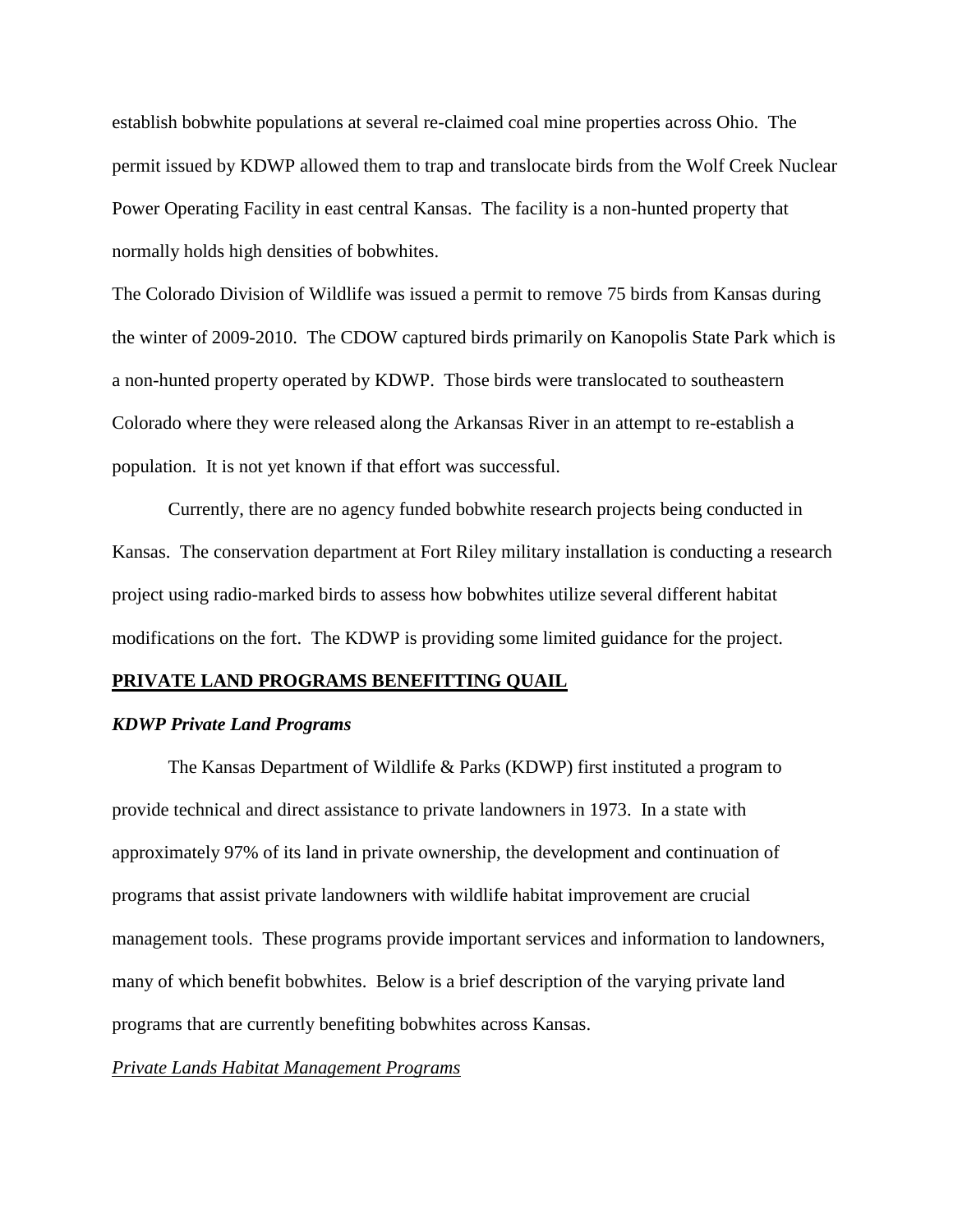The framework of the Private Lands Habitat Management Program consists of the Upland Game Bird Initiative, Pheasant Initiative, Quail Initiative, Prairie Chicken Initiative and KDWP Wildlife Habitat Improvement Program. This program allows for KDWP Biologists and private landowners to work together in the development of habitat management plans. These plans directly impact wildlife species and habitats specific to the individual plan. Many plans focus on CRP enhancements that include cost sharing on prescribed burning, light disking, food plot establishment, forb/legume interseeding, brush removal, and providing additional SIP (Sign-Up Incentive Payment) or PIP (Practice Incentive Payment) incentives to help increase the enrollment in several Continuous CRP practices. Other plans have been developed to provide cost share for the conversion of farmland to native grass, converting grazing land from cool season grass to warm season grass, hedgerow renovation, wetland development, and deferred grazing on native rangeland. This program also provides the cooperating landowner the opportunity to loan or rent native grass drills, tree planting machines, weed barrier fabric machines, root plows, drip torches, and portable tanks and sprayers for controlled burns. Since 2004, conservation partners have contributed over \$80,000, adding to the nearly \$690,000 in contributions from KDWP. In 2009 alone, approximately \$120,000 was spent for direct on-theground habitat management projects across the state through the Upland Game Bird Habitat Initiative (UGBHI).

#### *Buffer Coordinator Program*

Recognizing the importance of buffers (strip habitats) to edge-associated upland birds, KDWP initiated a program to hire temporary employees in the County Conservation District Offices to encourage enrollment of grass buffers into the continuous conservation reserve program (CCRP). This federal, state, and local partnership is similar to the successful program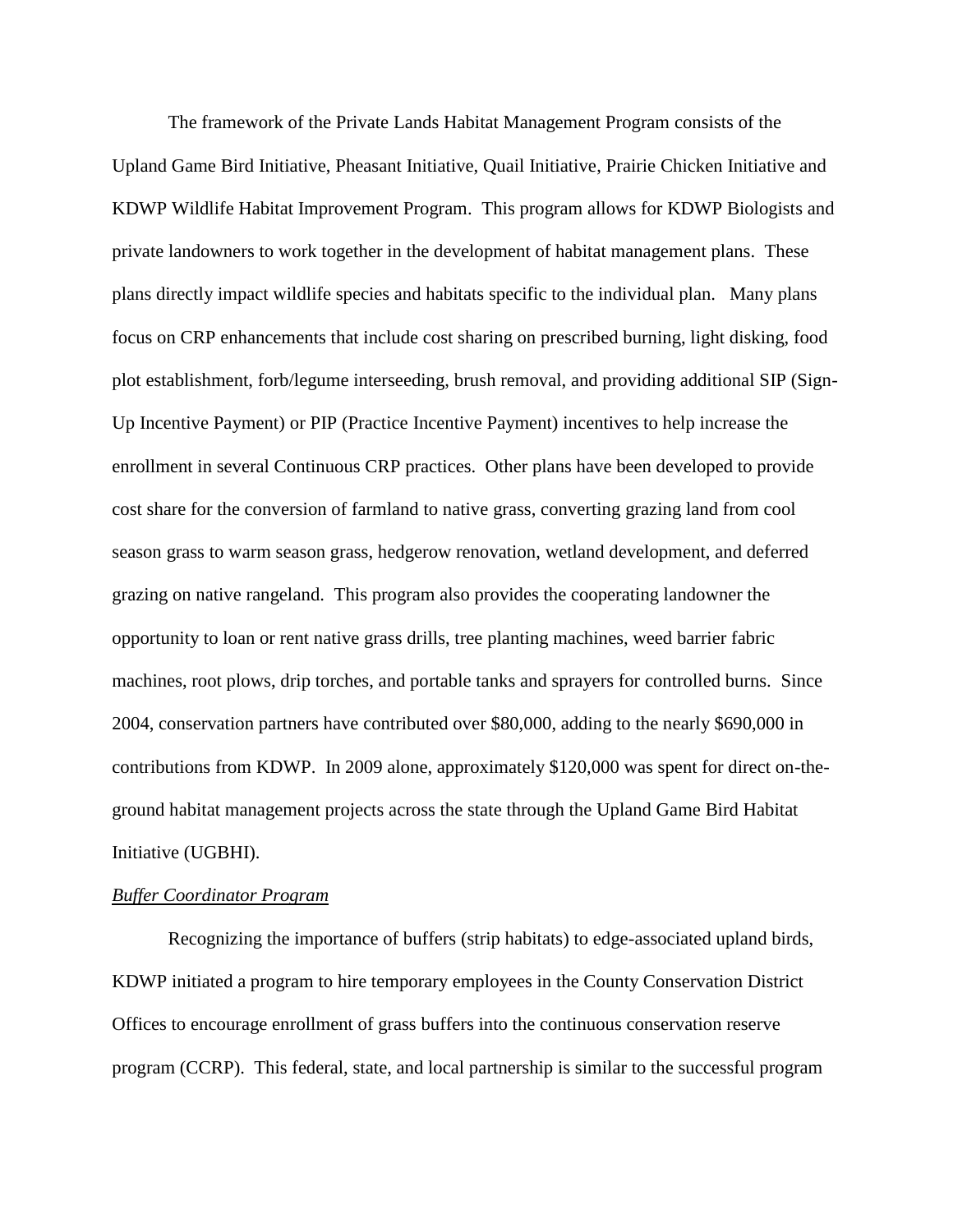in Iowa. Over \$350,000 was available in 2003 from KDWP, an EPA 319 grant, and local contributions. KDWP contributes \$150,000 per year. The State Conservation Commission administers the program and NRCS provides a full time coordinator.

# *USDA Farm Bill Programs*

The Kansas Department of Wildlife & Parks has continued to promote wildlife related farm bill programs. The following are examples of those programs promoted by the agency that are of benefit to bobwhites.

#### *Conservation Reserve Program (CRP)*

Kansas continues to be one of the national leaders in terms of CRP enrollment. As of December 2009, approximately 2.7 million acres in Kansas were enrolled in general sign-up CRP. Additionally, there are over 115,000 acres enrolled in CCRP practices in Kansas. One of the most popular CCRP practices is conservation practice 33 (CP-33; Habitat buffers for upland birds) which provides cost-share and rental payments to establish grass borders around crop fields. Because the CP-33 program was so popular in Kansas the state was awarded additional acreage during two different reallocations (62,500 acres total). By the end of 2009, there were 36,406 acres enrolled in the program. Most of the acreage enrolled in CP-33 is in the eastern 2/3 of the state within Kansas' primary bobwhite range. The KDWP has been monitoring the response of quail and pheasants on a random sample of enrolled acreage and both species have responded positively to the addition of the new habitat.

# *State Acres for Wildlife Enhancement (SAFE)*

A total of 30,100 acres has been allocated to Kansas for the newly created SAFE program. The KDWP's SAFE proposal has been approved and it will focus on creation of bobwhite and pheasant habitat in and around row crop fields throughout the state. The SAFE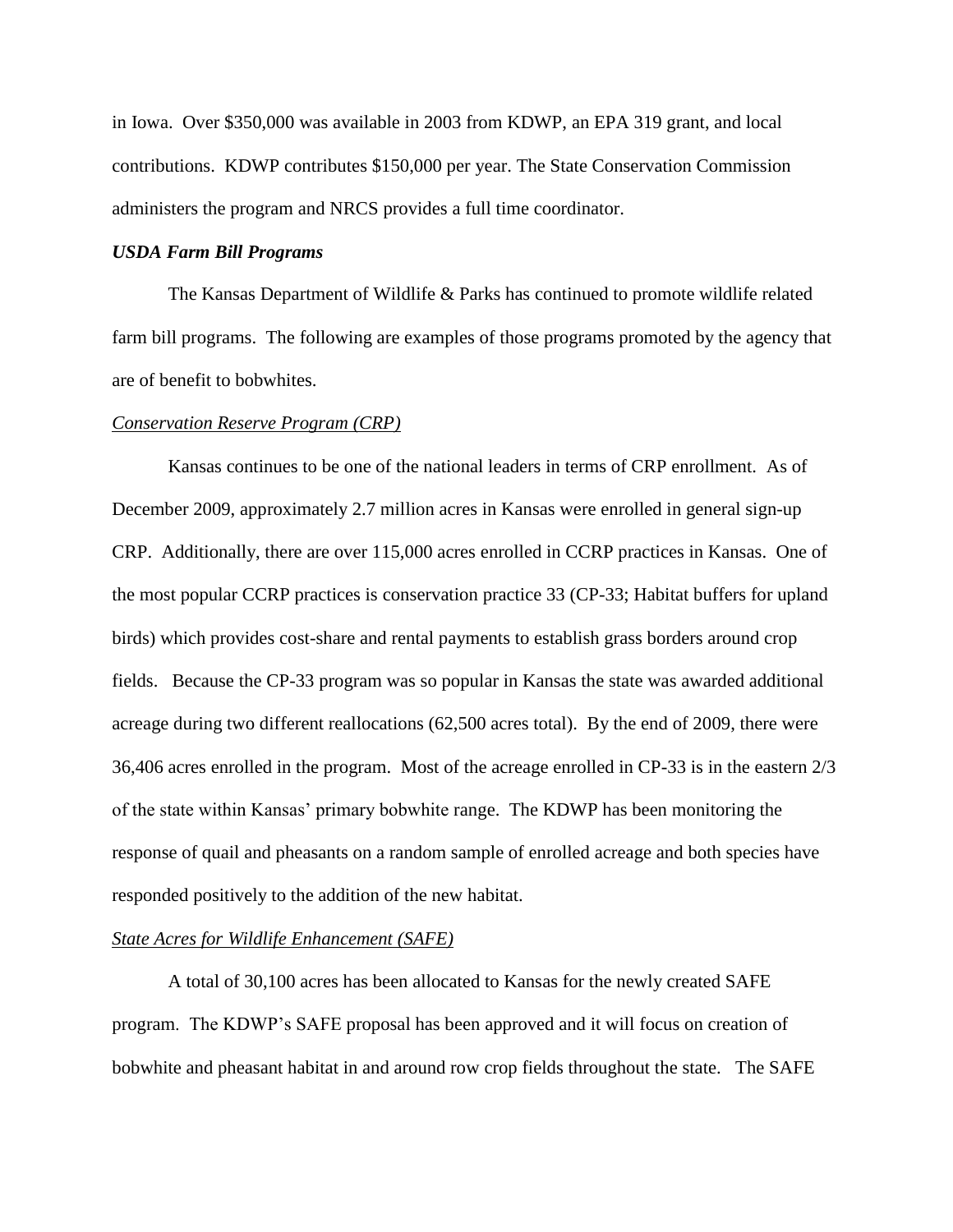program will allow enrollment of portions of expiring CRP acreage, center-pivot irrigation corners, and interior strips within fields (e.g. terraces or cross-wind trap strips); up to 20% of the entire field. The practice will allow for some limited grazing and haying that should make it more acceptable to landowners and provide alternative methods to create needed disturbance within mature stands of grass. Although this practice has gotten off to a slow start the potential is there to make a significant impact on grassland habitat across the state due to the practices' simplicity and flexibility. At the end of 2009, there were 4,710 acres enrolled state-wide.

# *Conservation Reserve Enhancement Program*

Another quail friendly practice that has been created through a partnership between the state of Kansas and the Farm Service agency is the conservation reserve enhancement program (CREP). Through voluntary enrollment, the program will remove up to 20,000 acres of cropland along the Arkansas River in portions or all of the following counties: Barton, Edwards, Finney, Ford, Gray, Hamilton, Kearny, Pawnee, Rice, and Stafford. The enrolled acres will be under contract for 14-15 years and seeded to a mixture of grass and forbs. The primary purposes of this CREP are to improve flow in the Arkansas River and reduce groundwater usage but quail and other upland birds will also benefit. As of December 2009, there were 9,861 acres enrolled through the CREP in Kansas.

#### *Wildlife Habitat Incentives Program (WHIP)*

Federal WHIP is a voluntary program that provides up to 75% cost-share assistance for establishing and/or improving wildlife habitat on private lands. KDWP district wildlife biologists have continued to deliver most aspects of the Federal Wildlife Habitat Incentives Program (WHIP). This includes program promotion, landowner contact, conservation planning and technical assistance with practice implementation. This continues to be a very successful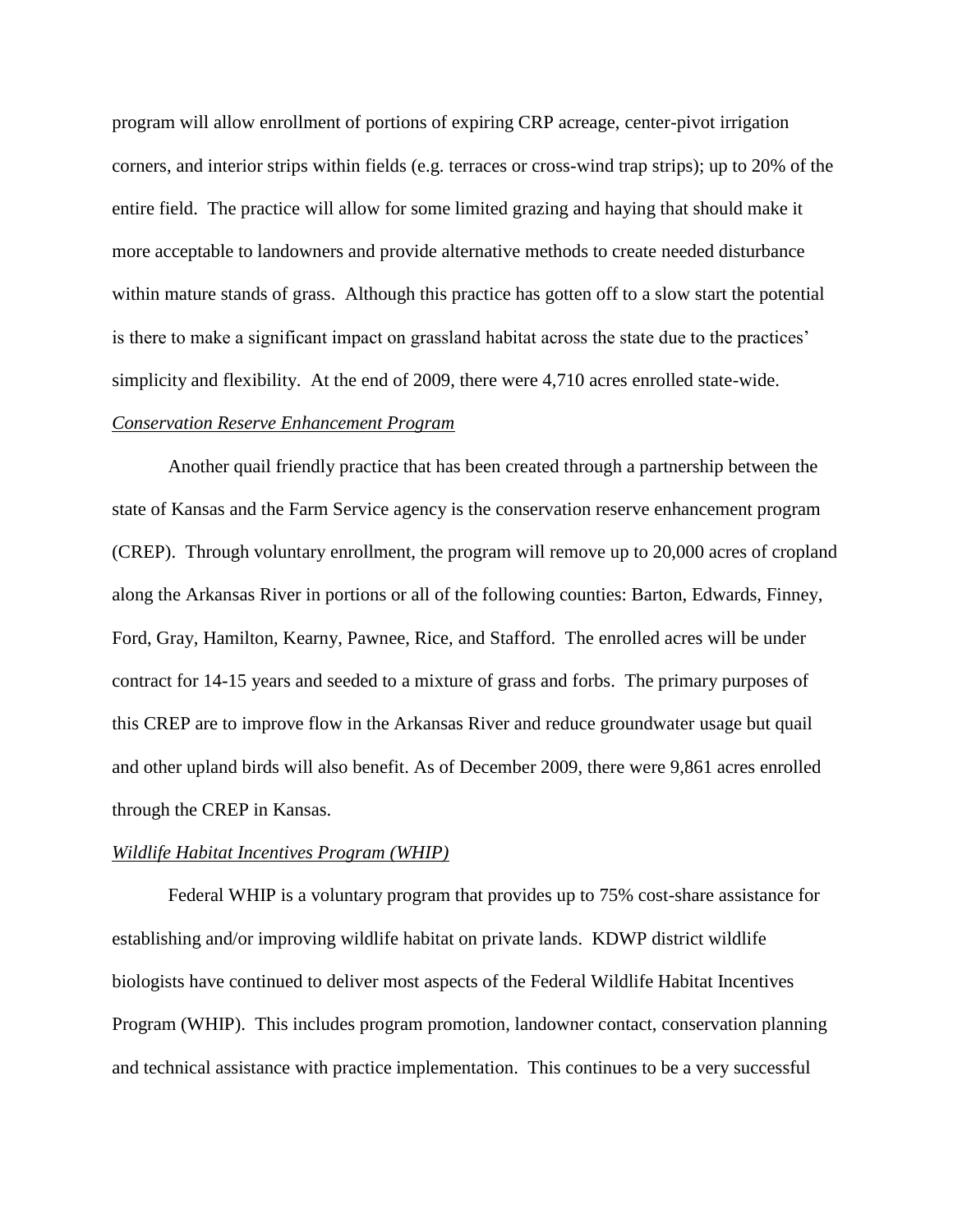partnership with the Natural Resources Conservation Service. Last year alone (Federal FY2009), 116 WHIP contracts were approved, bringing nearly \$980,000 in federal funding to the state for wildlife habitat improvement projects.

## *Environmental Quality Incentive Program (EQIP)*

The Environmental Quality Incentive Program (EQIP) is a voluntary conservation program that promotes agricultural production and environmental quality as compatible goals. EQIP contracts provide incentive payments and cost-shares to landowners for implementing conservation practices on their lands. Although not nearly as involved as in other programs, KDWP Biologists continue to promote EQIP, especially those applications that address wildlife resource concerns such as grassland health and tree encroachment onto native prairies. Additional efforts were made in 2009 to increase the applications of the EQIP to better address wildlife habitat issues.

# *Landowner Incentive Program (LIP)*

This initiative was started in 2006 with a grant from the U.S. Fish and Wildlife Service. Targeted areas are the mixed-grass and short-grass prairie ecoregions of Kansas. Landowners receive 75% cost assistance for implementing practices that benefit species included in the State Wildlife Action Plan (SWAP). Seventeen projects, primarily in the Red Hills of southwest Kansas, have been selected for implementation, which will impact 21,129 acres and benefit 18 species from the SWAP including the northern bobwhite and lesser prairie chicken. Common practices include mechanical brush removal, prescribed fire, and native grass planting. Total cost of completing these projects was \$677,301.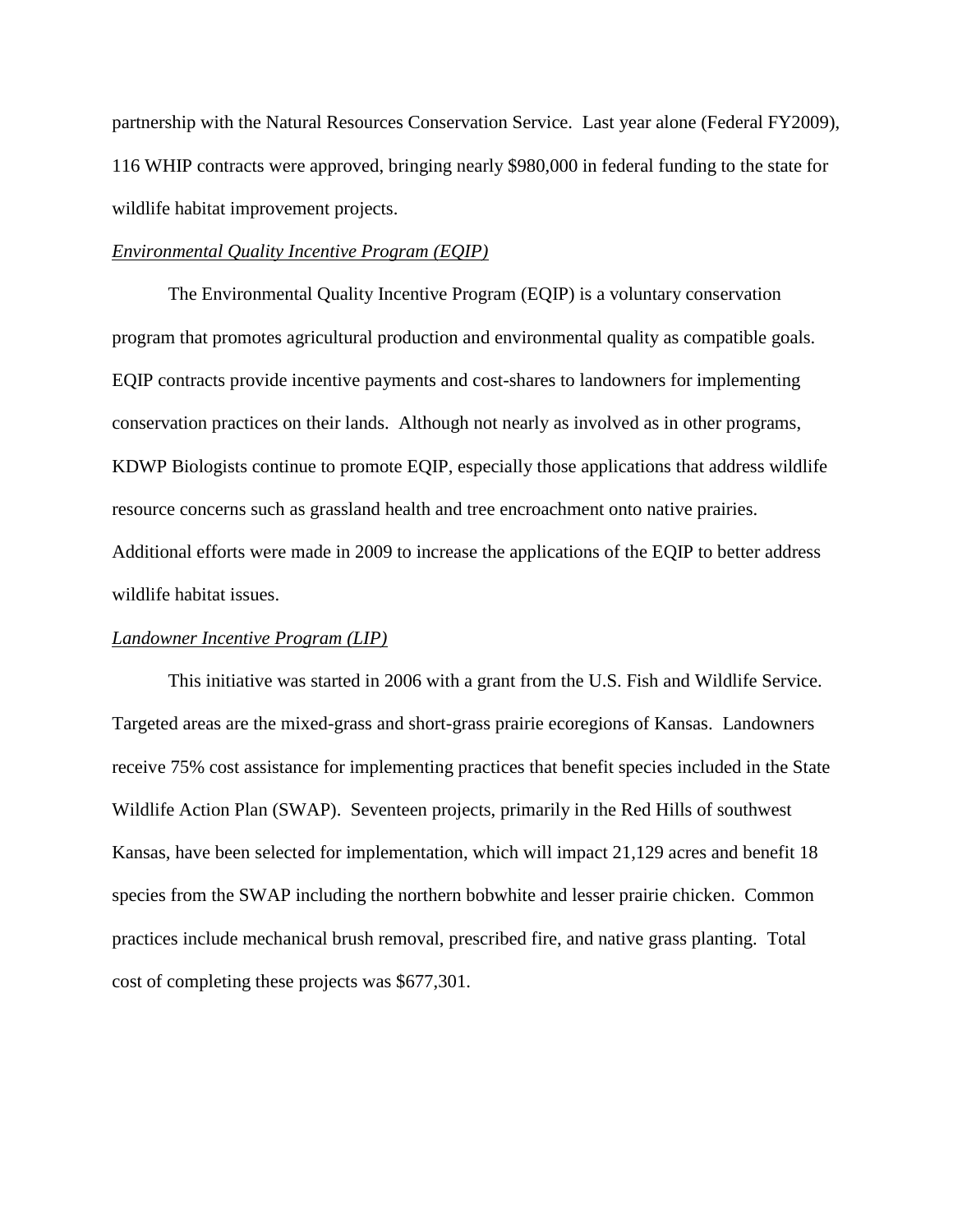|  |  | Table 1. Upland game season dates and bag limits in Kansas, 2010-2011. |  |  |  |  |
|--|--|------------------------------------------------------------------------|--|--|--|--|
|--|--|------------------------------------------------------------------------|--|--|--|--|

| <b>Species</b>                                | <b>Season Dates</b>   | <b>Daily Bag</b> | <b>Open Areas</b>                                |
|-----------------------------------------------|-----------------------|------------------|--------------------------------------------------|
| Prairie chicken (Early)                       | $15$ Sep. $- 15$ Oct. | $2(8)^{a}$       | East of Hwy. 281                                 |
| <b>Youth Pheasant</b>                         | 6-7 Nov.              | 2(4)             | Statewide                                        |
| Youth Quail                                   | 6-7 Nov.              | 4(8)             | Statewide                                        |
| Pheasant                                      | $13$ Nov. $-31$ Jan.  | 4(16)            | Statewide                                        |
| Bobwhite                                      | 13 Nov. 31 Jan.       | 8(32)            | Statewide                                        |
| Prairie chicken<br>* East and Northwest Units | $20$ Nov. $-31$ Jan.  | 2(8)             | Excludes area south of I-70 $&$ west of hwy. 281 |
| Prairie chicken<br>* Southwest Unit           | $20$ Nov. $-31$ Dec.  | 1(4)             | South of I-70 $&$ west of Hwy. 281               |

<sup>a</sup> Possession limit in parenthesis.

Figure 1. The 6 northern bobwhite management regions in Kansas.

| Cheyeme        | SORI    | <b>Rawling</b> | Decakin          | <b>Norlion</b>                         | $(1 - 2) (1 - 1)$<br>Philips | <b>Shill</b>  | J. well                       | <b>Republic</b>        | Washington       | <b>Marshall</b>             | llemaha                              | <b>Brown</b><br>Domiphan     |                             |
|----------------|---------|----------------|------------------|----------------------------------------|------------------------------|---------------|-------------------------------|------------------------|------------------|-----------------------------|--------------------------------------|------------------------------|-----------------------------|
| <b>Cherman</b> |         | Thomas         | <b>Ghatilian</b> | Graham                                 | Rocks                        |               | <b>Oster NORTHCENTRAL</b>     | Cloud                  | <b>Clay</b>      | Pollbwatenie<br>Ney         | <b>NORTHEAST</b><br>Jadisim<br>h dan | Aldrison<br>Jeferson         | e avenuority-               |
| Wallace        | logan   |                | Gare             | <b>CANCLE AT</b><br>Thego              | Elt                          | <b>Putted</b> | Undin<br>-                    | Olbwa<br><b>Salire</b> | <b>Biddinson</b> | Geary                       | <b>Shaunee</b><br><b>Whichargee</b>  | $\sim$<br>Douglas            | Wandolle<br>محمد<br>Johnson |
| Greeley        | World   |                | con WEST Lane    | Ness.                                  | Ruh                          | <b>Barkn</b>  | <b>Bowerh</b>                 | McPherson              | Marken           | <b>Monts</b>                | Orage<br>lym                         | Franklin                     | Mad                         |
| <b>Band bo</b> | lean    |                | Firmy            | Holgeman                               | Pawnee                       | Stations      | <b>R</b> <sub>c</sub><br>Reno | Havey                  |                  | Chase<br><b>FLINT HILLS</b> | Coffey                               | Anderson<br><b>SOUTHEAST</b> | <b>Um</b>                   |
|                | Gray    | Fad            | Edward:<br>Prall | <b>SOUTHCENTRAL</b><br><b>Seduwick</b> |                              | Buler         | Woalson<br>Greenwood          | Hen                    | Bourbon          |                             |                                      |                              |                             |
| Stankin        | Grant   | <b>Raskell</b> |                  |                                        | Howa                         |               | Hingman                       |                        |                  |                             | Wison<br>в.                          | <b>Record</b>                | Crawford                    |
| Morkon         | Stevens | <b>Ceward</b>  | Meale            | Clark                                  | Comandor.                    | Barber        | Harper                        | Summer                 |                  | Cowley                      | Montgomery<br>Chautaugua             | Labelle                      | Cherokee                    |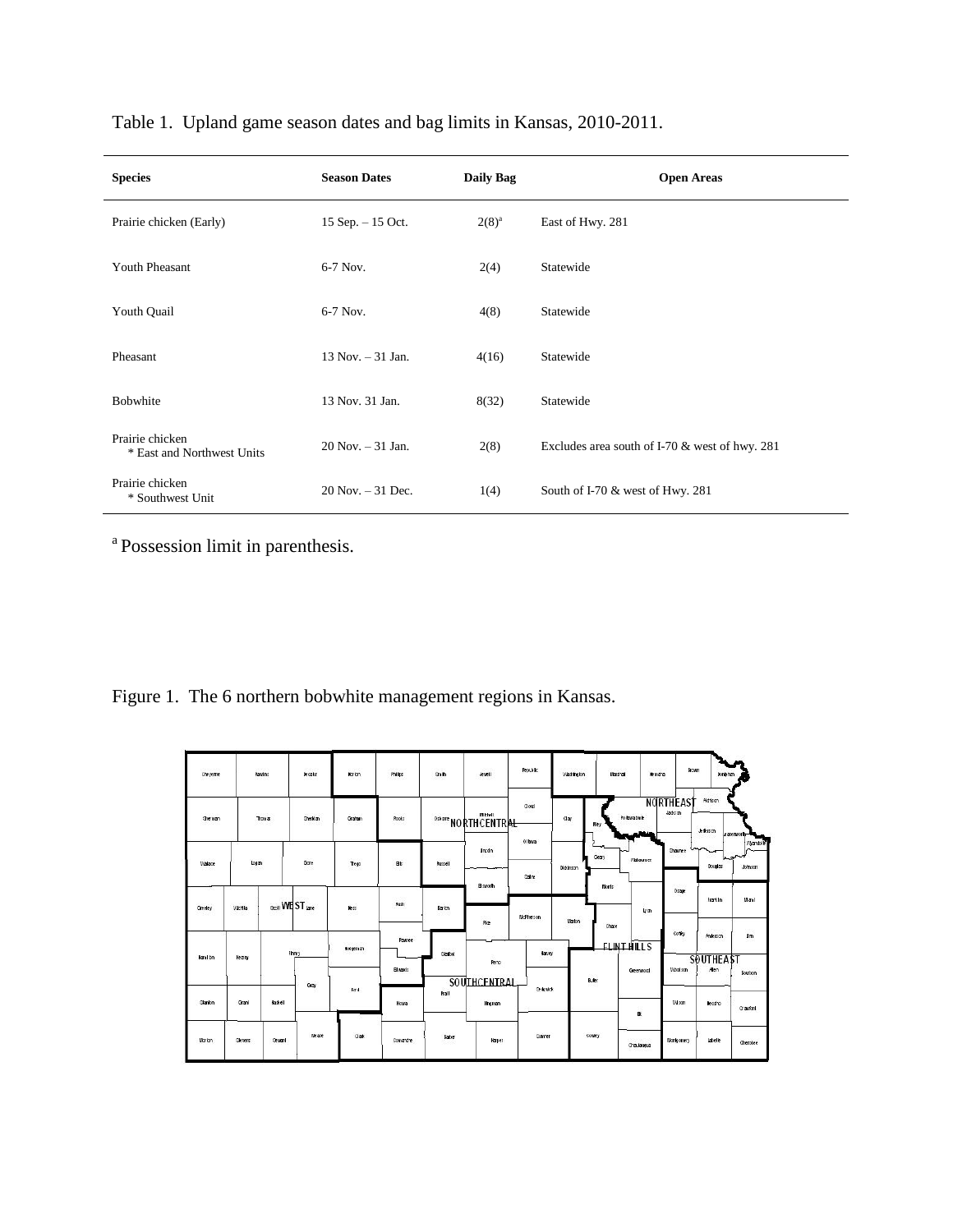Figure 2. The statewide Kansas northern bobwhite production index (young:adult) derived from the July rural mail carrier survey, 1981-2009.

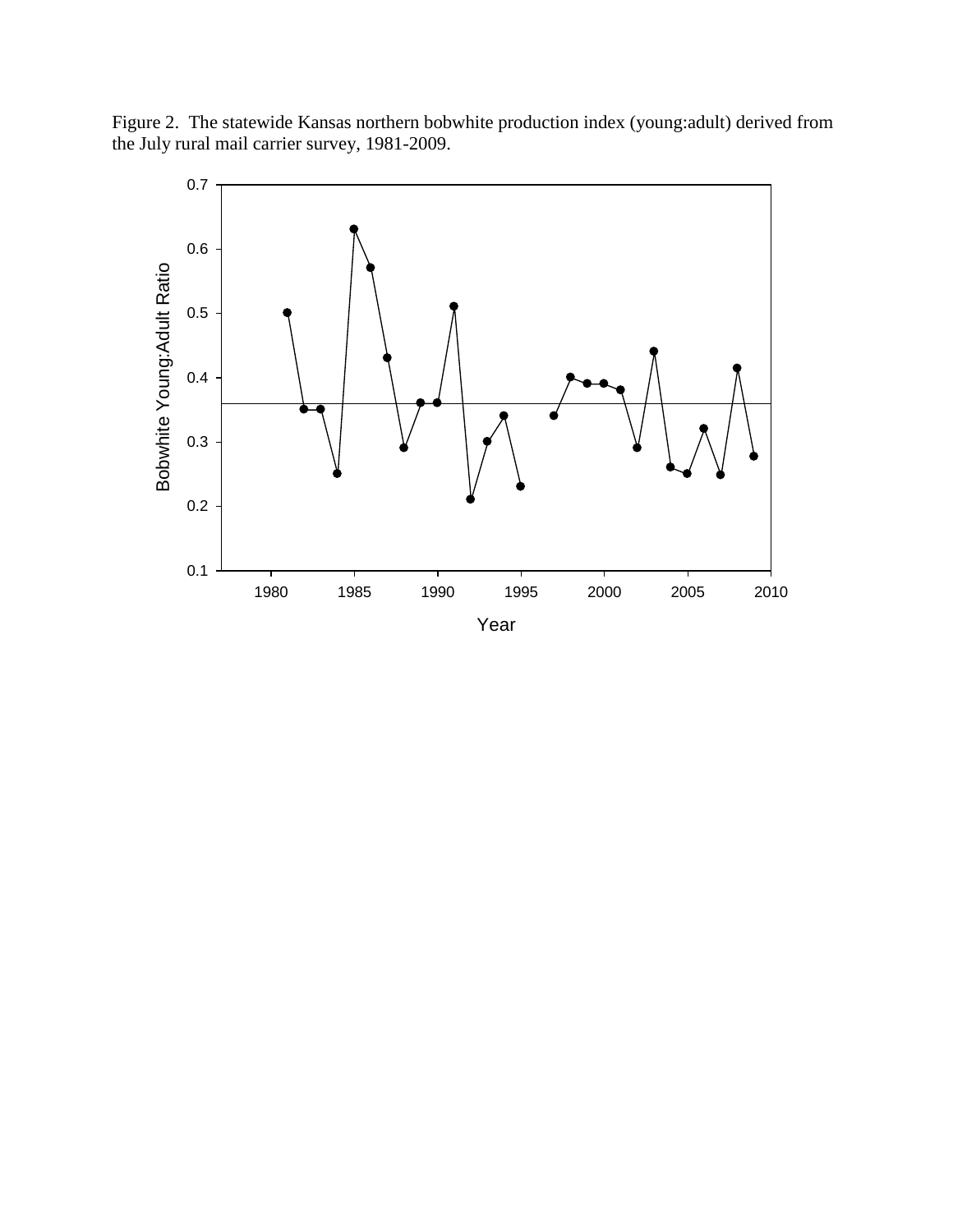

Figure 3. Northern bobwhite production indices (young:adult) derived from the July rural mail carrier survey for each of the 6 small game management regions in Kansas, 1981-2009.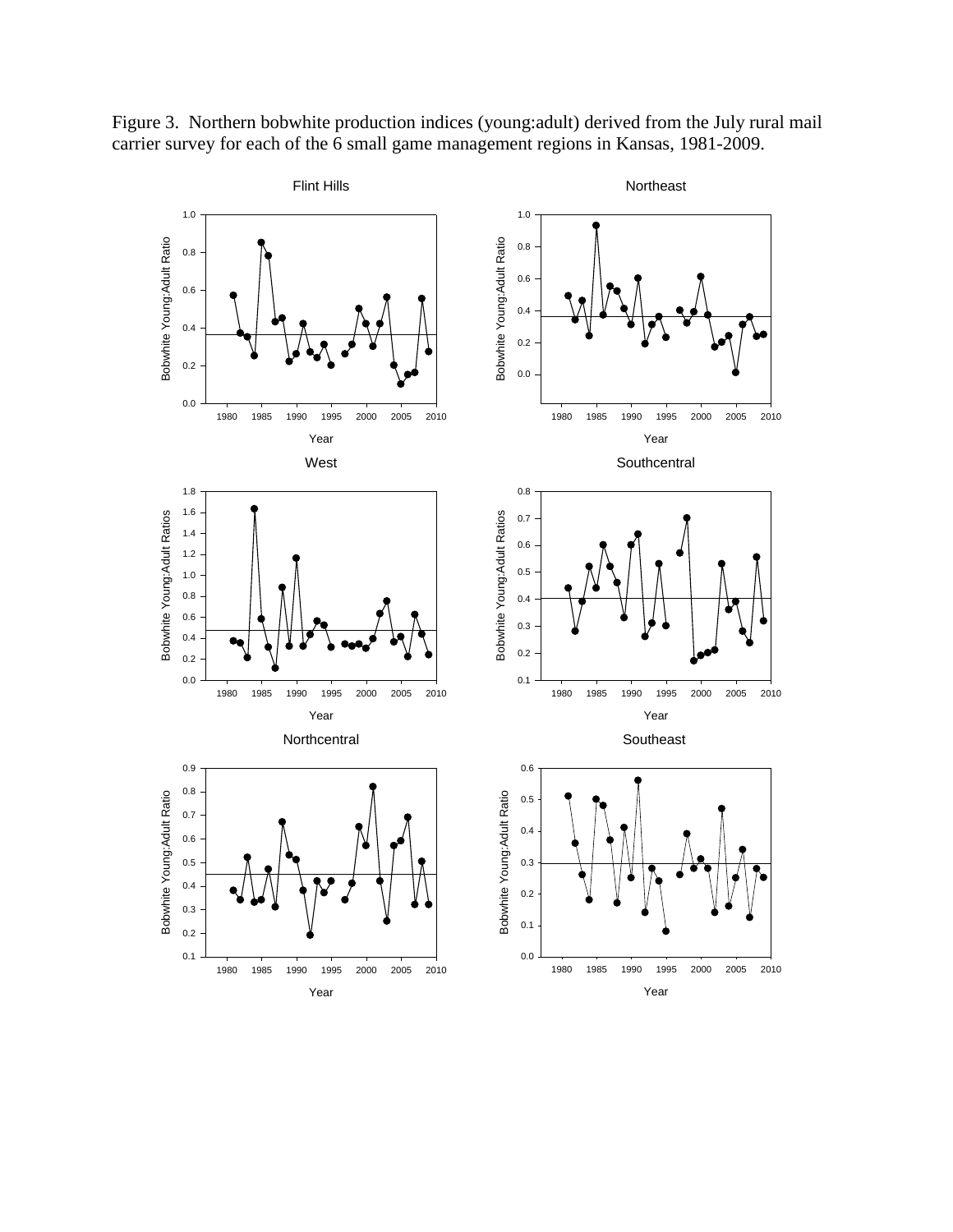Figure 4. Average bobwhite brood size and estimated frequency distribution of hatching dates in Kansas derived from August roadside counts, 2009.



Figure 5. Trends in northern bobwhite abundance in Kansas as indexed by the June whistle count survey (birds/stop; 1998-2010), the April rural mail carrier survey (RMCS) (birds/100 mi. driven; 1963-2010), and estimated hunter harvest (millions; 1962-2009).